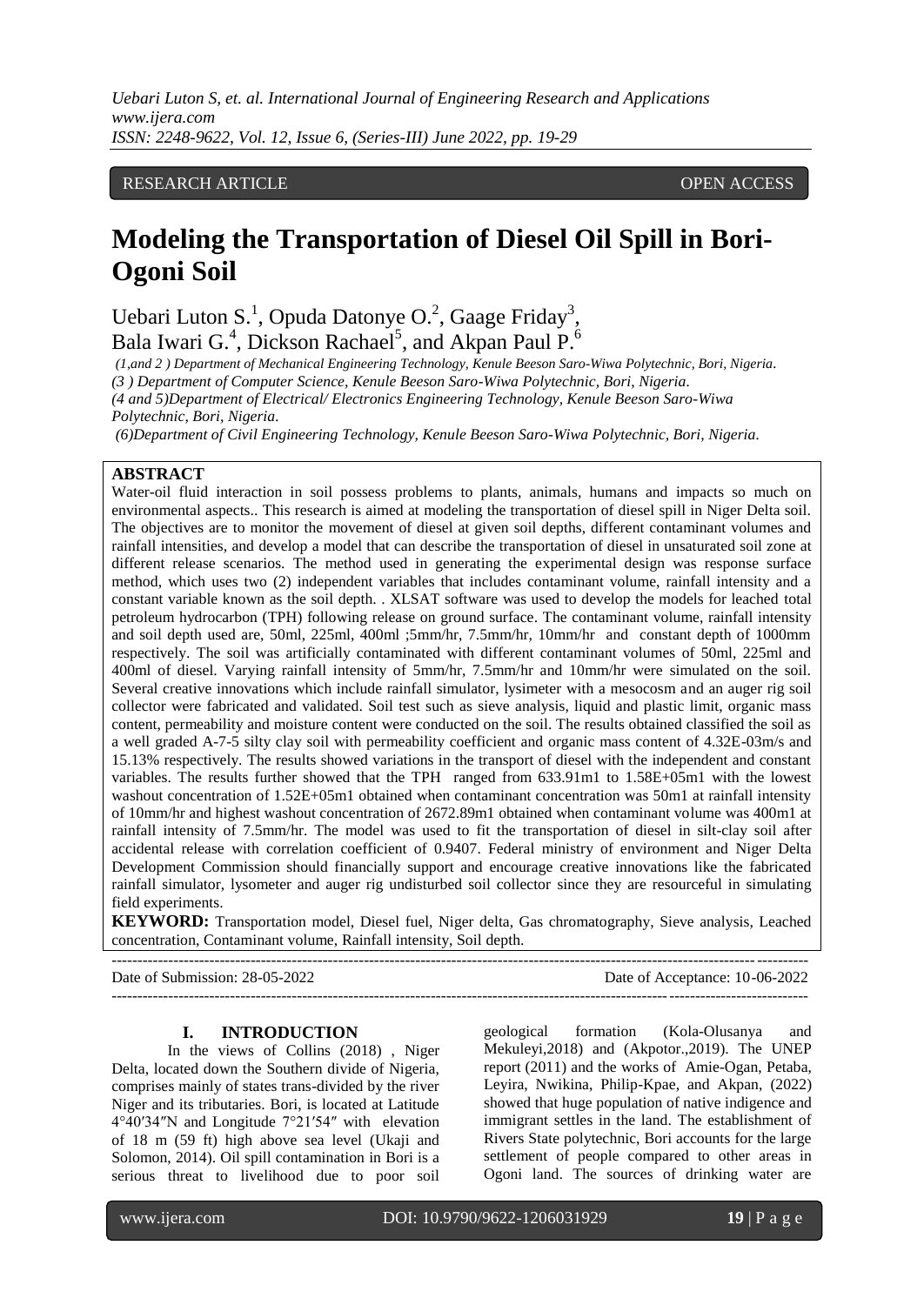surface water and unconfined aquifer (United Nation Environmental Protection Agency (UNEP) report, 2011). Bori is formally referred to as the food basket of Niger Delta (Yakubu,2017).The indigenes are mainly fishers and farmers by occupation (Akpotor.,2019; Bartels, Eckstein, Waller, Wiemann, 2019), with fragile vegetation and ecosystem (Refugee Review Tribunal Australia, 2007). These are the reasons why oil spill in the land spell doom and catastrophe (Pegg and Zabbey ,2013) and (Petaba, Badom, Pepple, Amie-Ogan, Nwikina, and Akpan, 2022). The citizens are likely to suffer from chronic cancerous and mutagenic effects within the nearest 15- 20 years (Ihesinachi and Eresiya , 2014). Crops are dying and some have<br>even gone into extinction (Oshienemen, even gone into extinction (Oshienemen, Amaratungaa and Richard ,2018). Her rich farm produce are no longer yielding well (Senewo, 2015). Some see foods have gone into extinctions (Kadafa, 2012) and (Amie-Ogan et al., 2022). Hence there is need to reclaim the oil spilled land (Fentimana and Zabbey , 2015). All of these account for the choice of using Bori as a case study for this research.

## $C8H18 + 12.5 O_2 \rightarrow 8 CO_2 + 9H_2O$  1.

The air produced is 21% oxygen and 79% nitrogen. The soil used in this study was obtained from Ogoni land, Bori the capital of Khana Local Government Area of Rivers State. Several factors such as properties of the diesel (Priyanka, Bhatia, Jaswinder, Rashmita (2015), volume of the diesel, subsurface flow conditions (Amie-Ogan, Badom, Gbinu, Bob, Gboralo, and Akpan, 2022), duration of release and area of infiltration affected the transport of diesel in the subsurface. Ugwoha, Nwankwo , and Okoronkwo , (2016) reported that kerosene transport in coarse textured soils will be more than fine textured soil. The works of [Yang,](https://www.researchgate.net/profile/Yuesuo_Yang) [Du](https://www.researchgate.net/profile/Xinqiang_Du), and [Lei](https://www.researchgate.net/scientific-contributions/2068225539_Y_Lei) (2018) showed that a higher Kd is obtained when the adsorption coefficient (Kd) of smaller aggregates is determined, based on the soil properties.

## **II. MATERIALS AND METHODS**

The materials used for this research includes, rain fall simulator, lysometer with a mesocosm., diesel, auger rig undisturbed soil collector, soil samples and RSM Excel Stat. Program (Amie-Ogan et al., 2016) and (Akpan, Bob, Badom, Pepple, Nwiyor, and Ndam, 2022) .

## **2.1 Experimental Setup**

In the views of Petaba et al., (2022) s simple laboratory experiment was done to model the

This research is focused on observing the transportation of diesel in a typical "Ogoni-Land" (soil) following its release on the ground surface. Various materials, approaches and measures were employed to obtain the aim of this research work. TPH test was done to obtain amount of pollution in the soil at the Petroleum Laboratory in Rivers State University. The samples were clearly tagged, indicating location of collection.

The soil and water utilized in the experiment were first analyzed before contamination to determine the background concentration of diesel. Soil and water with zero contaminants represent the control experiment. After contaminating the soil and simulating rainfall, the effluents were collected, noted as leached, and tested for TPH. Model of the transportation of diesel following release on ground surface was developed using RSM software.

The desel used for this research was obtained from a fuel station at Bori. It was obtained by fractional distillation (Dudek , Kancir , and Oye, 2017). Octane reacts exothermically releasing 44000 joules of energy for every gram of  $C_8H_{18}$  burned (Diwu, Liu, You, Ghou, Qiao, and Zhao, 2018) as shown in equation 1 .

transport of diesel in sandy soil. The experimental setup used was designed and reported by Ugwoha et al. (2016) with little modifications. An auger rig undisturbed soil collector was used to collect the soil samples. First the site was cleared and the vegetable soil removed. The auger rig was properly mounted at the proposed location. The soil collector was firmly position and anchored to the link between the base of the hammer and the top of the soil collector. The verticality of the auger rig was ensured using a spirit level as shown in Plate 1. The collector was driven using 20kg hammer to a 1000mm depth. The auger rig was subsequently disassembled to remove the collector undisturbed. The collector was properly removed and its base guided with a net as shown in Plate 1.

Next the soil collector that served same purpose of a mesocosm was properly inserted in an opening on a well fabricated table where the calibrated rain fall simulator was installed as shown in Plate 1. It was clamped using fabricated galvanized steel clipped at a marked soil collector such that a 10000mm empty vacuum can be filled with the simulated rain fall. The remaining 300mm void in the soil collector was kept to prevent overflow of accumulated rainfall simulated water. The base of the mesocosm was properly guided also to prevent erosion and filter washout.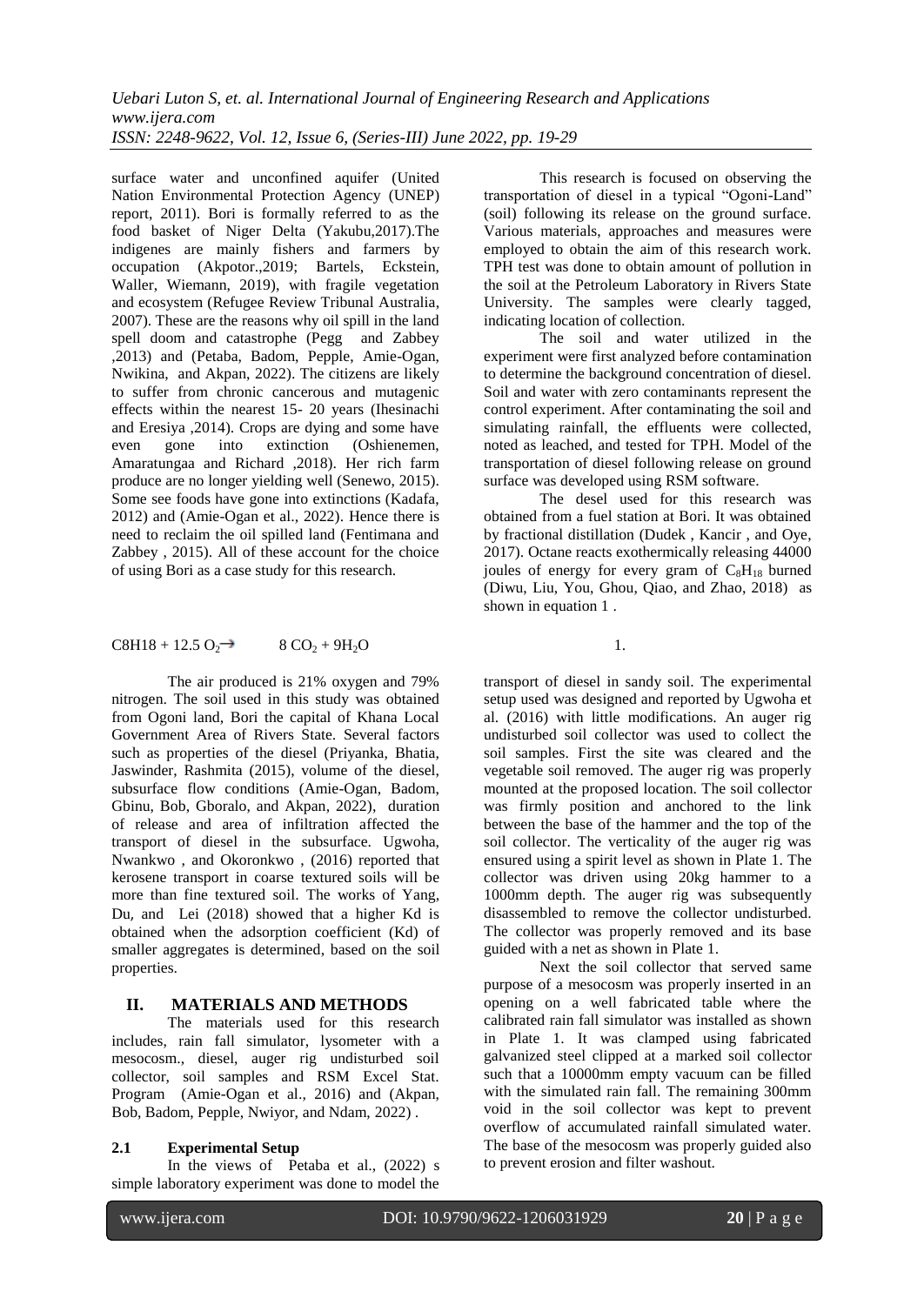More so, water was pumped into a 1000liter thank that was used to mimic rainfall at varying intensity of 5mm/h, 7.5mm/hr and 10mm/hr as shown in Plate 1. After calibrating the simulated rainfall for a calculated volume of water based on the intensity, the valve was turned on. Varying proportions of diesel were also spilled into the mesocosm before turning on the calibrated rainfall simulator.

After contaminating and simulating rainfall on the entire soil, the washouts were properly collected after 1hr 45 minutes for each experiment. The volume of the washouts were recorded and stored in cold environment with a 1 liter plastic container at the end of each experiment to shield it away from any form of radiations

The samples were conveyed to Rivers State University petroleum laboratory for TPH test. The diesel was carefully extracted from the well labeled water samples using hexane as shown in Plate 1. The washouts were properly mixed with hexane in the ratio of 1:10. The mixture was properly agitated in a sealed container and purred in a well clamped separating funnel as shown in Plate 1. The hexane was properly discarded from the mixture in the separation funnel due to its less density. The extracted diesel was injected into a gas chromatography to determine it TPH.

## **2.2 Analysis of Sample**

Total petroleum hydrocarbons (TPH) was analyzed with GC-FID methods using a gas chromatography.

#### **2.3 Extraction of Hydrocarbon in Water**

Hexane( $C_6$  H<sub>14</sub>) was used as the reagent for extraction because it is the first liquid in the HC series and thus making it a good bonding agent for the extraction since its level of evaporation is at its minimal. The volume of extraction was determined by the material. The procedure for the extraction started with; washing and drying all the materials used to avoid water. 50ml of water and extraction solvent (Hexane) were poured into a washed and dried bottle, Agitated for 30mins, poured into a separating funnel and allowed to stand for 1hr. The tap was opened to separate the two elements, the water was thrown away while the remaining samples (solvent) were well arranged and labeled in a tube for identification as shown in plate 1.

## **2.5 Gas Chromatography**

The collected sample extract was injected into a Gas Chromatography Flame Ionization Detector (GC-FID). 1ul of concentrated petroleum hydrocarbon sample extract was injected through a rubber septum into the column by means of hypodermic syringe. The various fractions of the aliphatic compounds  $(C_8-C_{40})$  were automatically detected as it emerges from the column. The results were expressed in mg/l.

### **2.6 Response Surface Method (Experimental Design)**

XLSAT software using RSM method of a full factorial design with 3 levels was used to generate the number of observation or experimental runs required to develop a transport model. It was used to optimize the output variables which in this case were retained and leached concentrations. The input variables were soil height (1000mm), diesel contaminant (50ml, 225ml and 400ml) and rainfall intensity ranging from 5mm/hr to 10mm/hr; since the soil depth is constant it was thus neglected. Nine observations/experimental runs were generated as presented in Table 4.4.

## **2.7 Model Assumptions**

The following assumptions were considered in development of the model.

- i. The soil is a silty clay soil common at Bori-Ogoni land.
- ii. The rain fall intensities were simulated to vary between 5mm/hr, 7.5mm/hr and 10mm/hr.
- iii. The soil depth is 1000mm.
- iv. The diesel contaminant volume varies from 50ml, 225ml and 400ml.

## **III. RESULTS AND DISCUSSION**

The results and discussions are presented bellow.

## **3.1 Leached concentration of total petroleum hydrocarbons (tphs) from water sample collected**

The leached concentration through a constant soil depth of 1000mm at varying rainfall intensities and contaminant concentrations are stated in Table 4.4 below.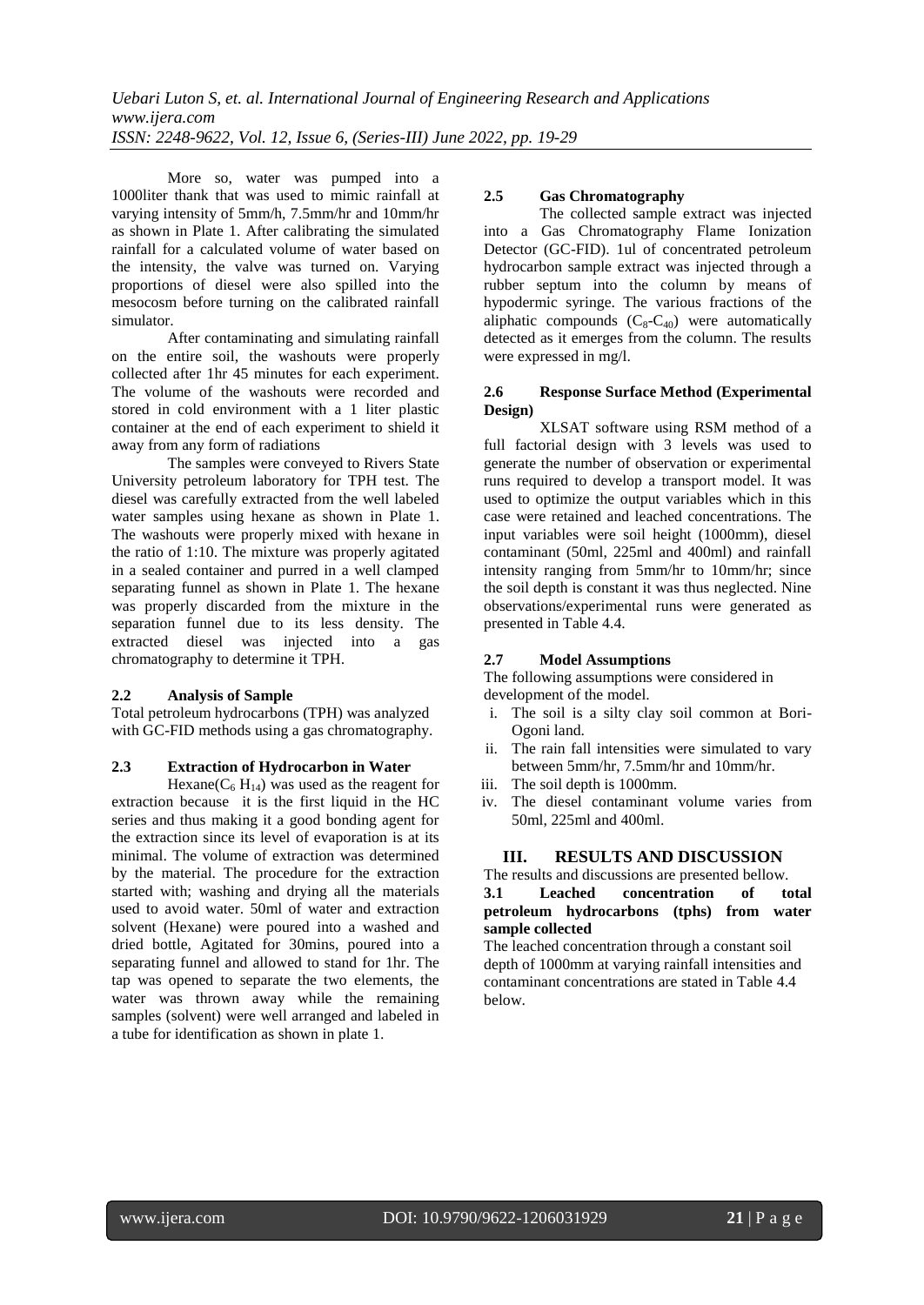*Uebari Luton S, et. al. International Journal of Engineering Research and Applications www.ijera.com*

| <b>Observation</b> | <b>Sort</b><br>order | <b>Run</b><br>order | <b>Repetition</b> | Conta<br>minant<br>vol | Rainfall<br>intensity | <b>Leached</b> |
|--------------------|----------------------|---------------------|-------------------|------------------------|-----------------------|----------------|
| Obs1               |                      |                     |                   | 50                     | 5                     | 633.91         |
| Obs2               | 2                    | 2                   |                   | 225                    | 5                     | 739.23         |
| Obs3               | 3                    | 3                   |                   | 400                    | 5                     | 1661.1         |
| Obs4               | $\overline{4}$       | 4                   |                   | 50                     | 7.5                   | $1.19E + 04$   |
| Obs5               | 5                    | 5                   |                   | 225                    | 7.5                   | 661.86         |
| Obs6               | 6                    | 6                   |                   | 400                    | 7.5                   | 2673.89        |
| Obs7               | 7                    | 7                   |                   | 50                     | 10                    | $1.52E + 05$   |
| Obs8               | 8                    | 8                   |                   | 225                    | 10                    | $8.30E + 04$   |
| Obs9               | 9                    | 9                   |                   | 400                    | 10                    | $1.58E + 05$   |

*ISSN: 2248-9622, Vol. 12, Issue 6, (Series-III) June 2022, pp. 19-29*

#### **Discussion of the result in table 1**

- i. Table 1 presented the results of leached concentration through a constant soil depth of 1000mm at varying rainfall intensities and contaminant concentrations.
- ii. Generally, the concentration of leached TPH initially decreases with increased contaminant concentration; however, at the passage of time, increase in contaminant volume from 50ml to 400ml resulted in a simulations increase in leached concentration from 633.91mg/l to 739.23mg/l.
- iii. The result also showed that the leached concentration increases from 633,91mg/l to 1.58E+05mg/l with simultaneous increase in rainfall intensity from 5mm/hr to 10mm/hr.
- iv. The result in table 1 inferred that the TPH ranged from 633.91mg/1 to 1.58E+05mg/1 with

the lowest washout concentration of 1.52E+05mg/1 obtained when contaminant concentration was 50m1 at rainfall intensity of 10mm/hr and highest washout concentration of 2672.89m1 obtained when contaminant volume was 400m1 at rainfall intensity of 7.5mm/hr.

v. The results in table 1 also showed that the concentration of leached TPH initially decreases from 1.19E+04mg/l to 661.86mg/l with increased contaminant volume from 50ml to 225ml; however at the passage of time the leached concentration increases from 661.86mg/l to 1.58E+05mg/l with an increase in contaminant volume and rainfall intensity of 50ml to 400ml and 5mm/hr to 10mm/hr respectively.

#### **3.2 Standardization Coefficient of Leached Diesel Concentration**



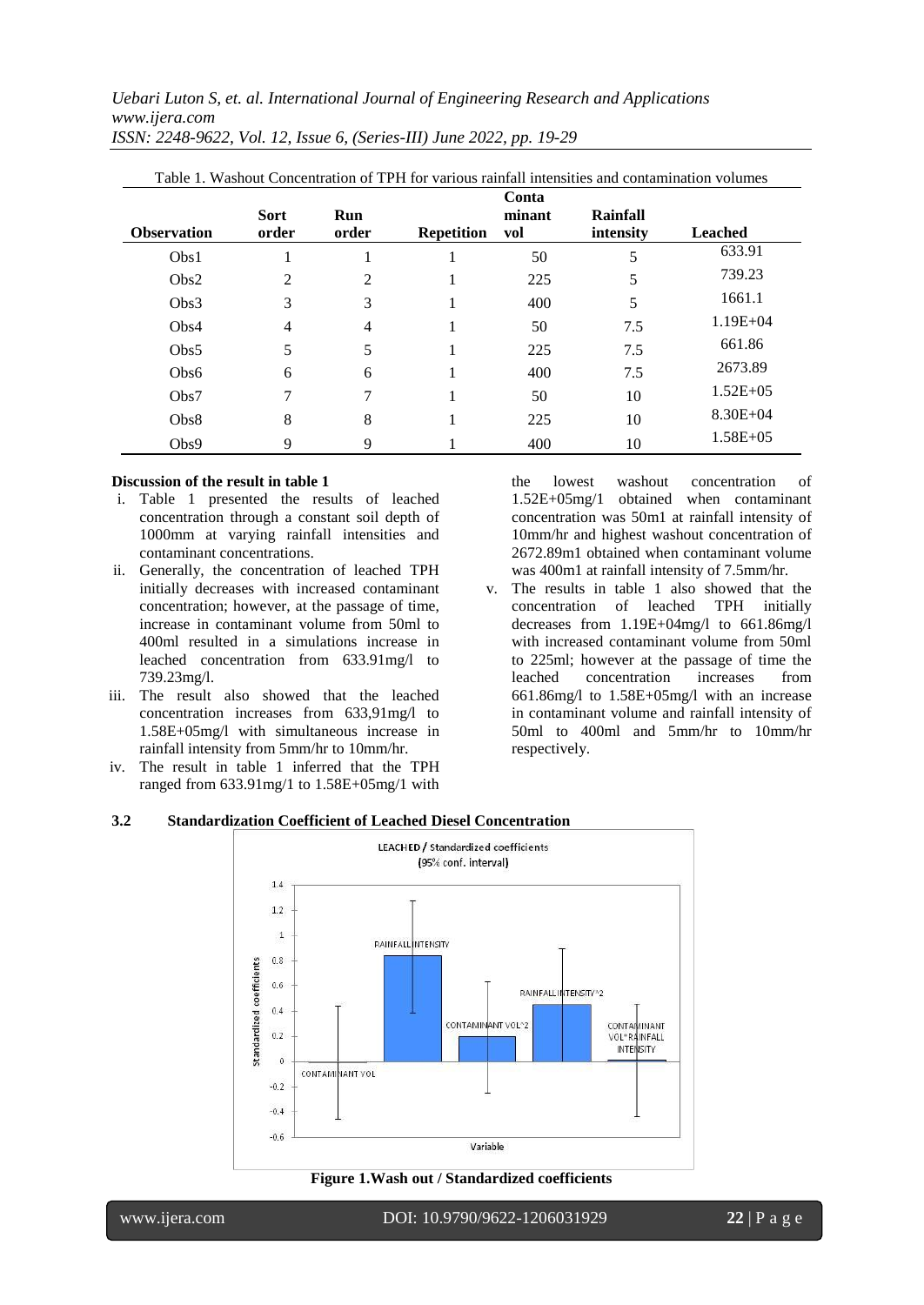#### **Discussion of the result in figure 1**

- i. Figure 1. Showed that rainfall intensity has higher standardized coefficient of 0.82. Hence would be considered as more important standardized coefficient compared to other coefficient presented when developing the model.
- ii. Since the rainfall coefficient is the highest at 0.82, it means an increase in rainfall intensity will equally increase the rate of leached concentration.
- iii. The leached concentration of the diesel components will be slightly affected by the contaminant volume since its standardized coefficient is approximately zero.
- iv. More concern should be allotted to rainfall intensity, contaminant volume^2 and rainfall

intensity^2 sequel to their higher standardized coefficient of 0.82, 0.2 and 0.6 respectively as shown in Figure1.

- v. The leached concentration of diesel varies with different rainfall intensities. It increases with increased rainfall intensity and contaminant volume^2.
- vi. Generally, the bar charts in figure 1 showed that the leached concentration of the diesel components were affected more at the highest rainfall intensity.
- vii. Hence diesel spills on soil are likely to have more groundwater contamination impacts during period of high rainfall intensity and contaminant volume (Olaifa and Osuagwu, 2017).

## **3.3 Relationship between Leached Concentration and Contaminant Volume**



**Figure 2.Leached Concentration through varying diesel trace contaminant volumes**

#### **Discussion of the result in figure 2**

- i. Figure 2 showed that increase in contaminant volume results in a simultaneous decrease in leached concentration.
- ii. At the passage of time, at contaminant volume of 225ml a further increase in contaminant volume results in a simultaneous increase in leached concentration.
- iii. Generally, the bar charts in figure 2 showed that the leached concentration of diesel varies from 10,000mg/l to 15000mg/l with different rainfall intensities that ranges from 5mm/hr to 10mm/hr.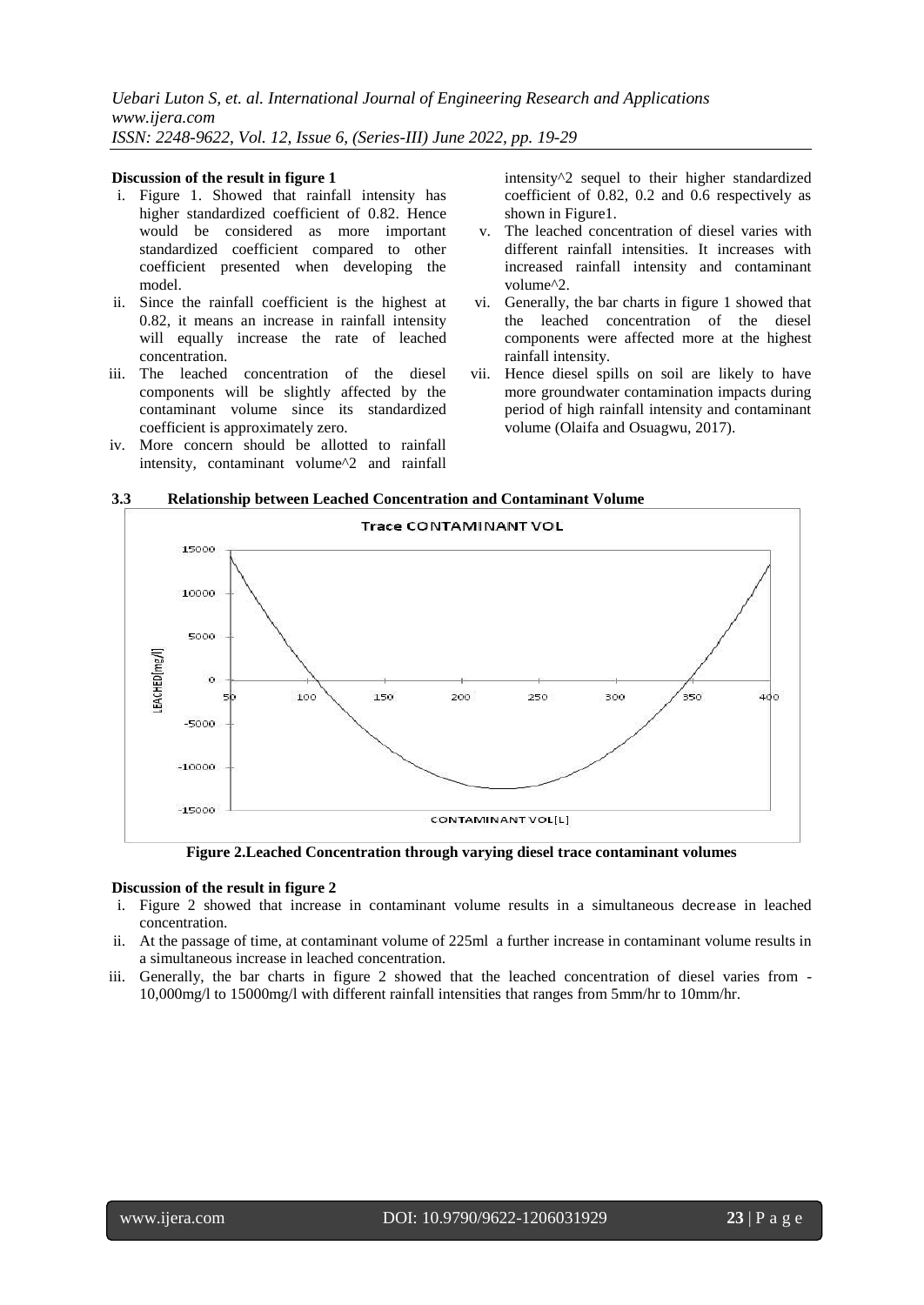

**Figure 3.Leached Concentration through varying rainfall intensites**

### **Discussion of the result in figure 3**

- i. Figure 3 showed an initial decreased in the leached concentration from -2000mg/l to - 3000mg/l when rainfall intensity increases from 5mm/hr to 6.2mm/hr. The decrease is caused by the high rate of unsaturation of the soil, permeability and infiltration constant.
- ii. Figure 3 also showed that an increase in rainfall intensity from 6.2mm/hr to 10mm/hr results in a

simultaneous increase in the leached concentration from -3000mg/l to 110000mg/l

iii. Further increase in rainfall intensity from 10mm/hr and above will equally result in a simultaneous increase in leached concentration from 110000mg/l to higher volume of leached concentration



**Figure 4.Contour plot (Wash out [mg/l])**

#### **Discussion of the result in figure 4**

- i. Figure 4 showed the relationship between contaminant volume and rainfall intensity.
- ii. Contaminant volume is lowest within the range of 0.00- 13072.5mg/l and highest within the range of 138523.5 – 157473.0 mg/l.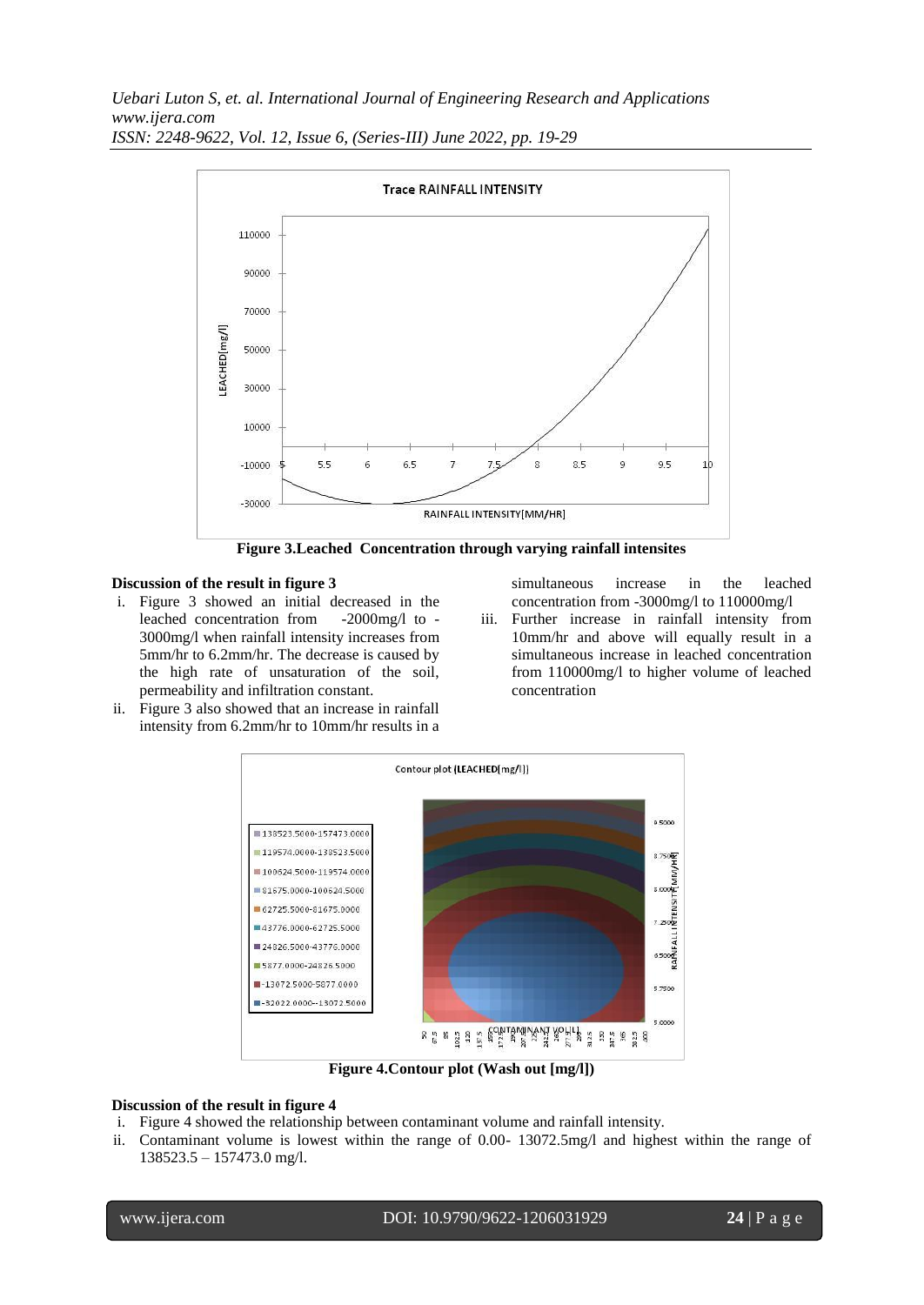

**Figure 5.Contour plot (3D view)**

### **Discussion of the result in figure 5**

It shows a 3D view of the developed model.

- i. Figure 5. showed the relationship between contaminant volume and leached concentration.
- ii. Contaminant volume is lowest within the range of 0.00- 13072.5mg/l and highest within the range of 138523.5 – 157473.0 mg/l.

#### **3.4 Leached Concentration Model**

In view of the leached concentration model developed, it was observed that rainfall intensity had the highest coefficient compared to the contaminant volume.

*LC = -12458-432.07000\* Cv +64936\* RI +26287\* Cv ^2+60880\* RI ^2+1136\* Cv \* RI 2* Where, *Cv=* contaminant volume, *RI=* Rainfall intensity, *LC=* Washout Concentration

#### **Discussion of the result in equation 2 above**

- i. The leached concentration model developed showed that rainfall intensity had the highest coefficient of 172.19167 compared to contaminant volume that had 92.24833.
- ii. Hence, diesel spills with higher contaminant volume will impact more in groundwater following release on clay soil (Bautista, and Rahman, 2016) (Sarbatly, Kamin and Krishnaiah, 2016).
- iii. The leached concentration model developed showed that rainfall intensity had the highest coefficient of 172.19167 compared to contaminant volume that had 92.24833.
- iv. Hence prevention of diesel spill will reduce its impact on environmental aspects (groundwater) and it agrees with the thought of Aniefiok, Thomas, Clement, Ekpedeme and Iniemem (2018).



**Figure 6.** Relationship between the actual and predicted retained concentration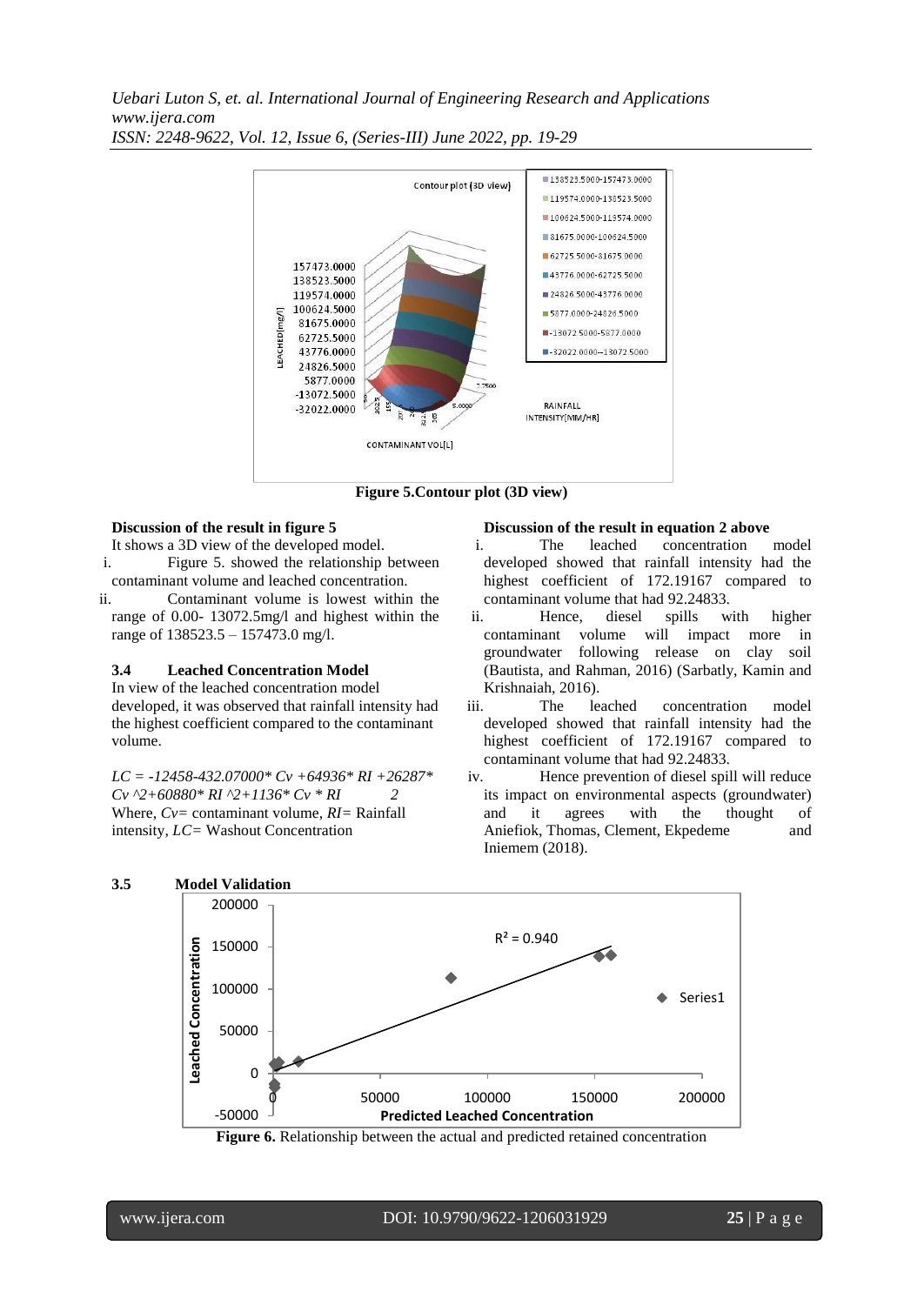## **Discussion of the result in figure.6**

- i. The model was validated using Pearson's product moment correlation coefficient R.
- ii. There is a good relationship between the actual and predicted leached concentration.
- iii. The leached concentrations clustered around the trendline giving a line of best fit with a correlation coefficient of 0.94.
- iv. This implies that the model can adequately predict the leached concentration of diesel in the unsaturated zone following a spill (Ugwoha et al., 2016).
- v. More so, the correlation matrix between contaminant volume, rainfall intensity and the leached concentration showed that rainfall intensity has a strong correlation of 0.8355 with the leached concentration while a weak correlation of 0.0056 exist between the contaminant volume and the leached concentration.
- vi. This implies that an increase in rainfall intensity will aid the impact of diesel on groundwater contamination as per Brakorenko, and Korotchenko (2016).

## **IV. CONCLUSION**

Generally, the concentration of leached TPH initially decreases with increased contaminant concentration; however, at the passage of time, increase in contaminant volume from 50ml to 400ml resulted in a simulations increase in leached concentration from 633.91mg/l to 739.23mg/l. The result also showed that the leached concentration increases from 633,91mg/l to 1.58E+05mg/l with simultaneous increase in rainfall intensity from 5mm/hr to 10mm/hr. The results in table 1 also showed that the concentration of leached TPH initially decreases from 1.19E+04mg/l to 661.86mg/l with increased contaminant volume from 50ml to 225ml; however at the passage of time the leached concentration increases from 661.86mg/l to 1.58E+05mg/l with an increase in contaminant volume and rainfall intensity of 50ml to 400ml and 5mm/hr to 10mm/hr respectively.

Generally, the bar charts in figure 1 showed that the leached concentration of the diesel components were affected more by the highest rainfall intensity. More concern should be given to rainfall intensity, contaminant volume^2 and rainfall intensity^2 sequel to its higher standardized coefficient of 0.82, 0.2 and 0.6 respectively. Since the rainfall coefficient is the highest at 0.82 as shown in figure 1 it means an increase in rainfall intensity will equally increase the rate of leached concentration. Hence diesel spills on soil are likely to have more groundwater contamination impacts during period of high rainfall intensity and contaminant volume (Olaifa and Osuagwu, 2017).

Generally, the bar charts in figure 2 showed that the leached concentration of diesel varies from - 10,000mg/l to 15000mg/l with different rainfall intensities from 5mm/hr to 10mm/hr. It showed that increase in contaminant volume results in a simultaneous decrease in leached concentration. At the passage of time, at contaminant volume of 225ml a further increase in contaminant volume results in a simultaneous increase in leached concentration ( Amie-Ogan et al., 2022).

Figure 3 showed an initial decrease in the<br>concentration from -2000mg/l to leached concentration from 3000mg/l when rainfall increases from 5mm/hr to 6.2mm/hr. The decrease is caused by the high rate of unsaturation of the soil, permeability and infiltration constant. It also showed that an increase in rainfall intensity from 6.2mm/hr to 10mm/hr results in a simultaneous increase in the leached concentration from -3000mg/l to 110000mg/l. Further increase in rainfall intensity from 10mm/hr and above will equally result in a simultaneous increase in leached concentration from 110000mg/l to higher volume of leached concentration

Figure 4 and 5 showed the relationship between contaminant volume and rainfall intensity. Contaminant volume is lowest within the range of 0.00- 13072.5mg/l and highest within the range of 138523.5 – 157473.0 mg/l.

Figure 5. showed that rainfall intensity had the highest coefficient of 172.19167 compared to contaminant volume that had 92.24833. Hence, diesel spills with higher contaminant volume will impact more in groundwater when ever spill occur on clay soil (Bautista, and Rahman, 2016) (Sarbatly, Kamin and Krishnaiah, 2016). Prevention of diesel spill will reduce its impact on environmental aspects (groundwater) and it agrees with the thought of Aniefiok, Thomas, Clement, Ekpedeme and Iniemem (2018).

The model was validated using Pearson's product moment correlation coefficient R. There is a good relationship between the actual and predicted leached concentration. The leached concentrations clustered around the trendline giving a line of best fit with a correlation coefficient of 0.94. This implies that the model can adequately predict the leached concentration of diesel in the unsaturated zone following release (Ugwoha et al., 2016) and ( Petaba, et al. , 2022).

Moreso, the correlation matrix between contaminant volume, rainfall intensity and the leached concentration showed that rainfall intensity has a strong correlation of 0.8355 with the leached concentration while a weak correlation of 0.0056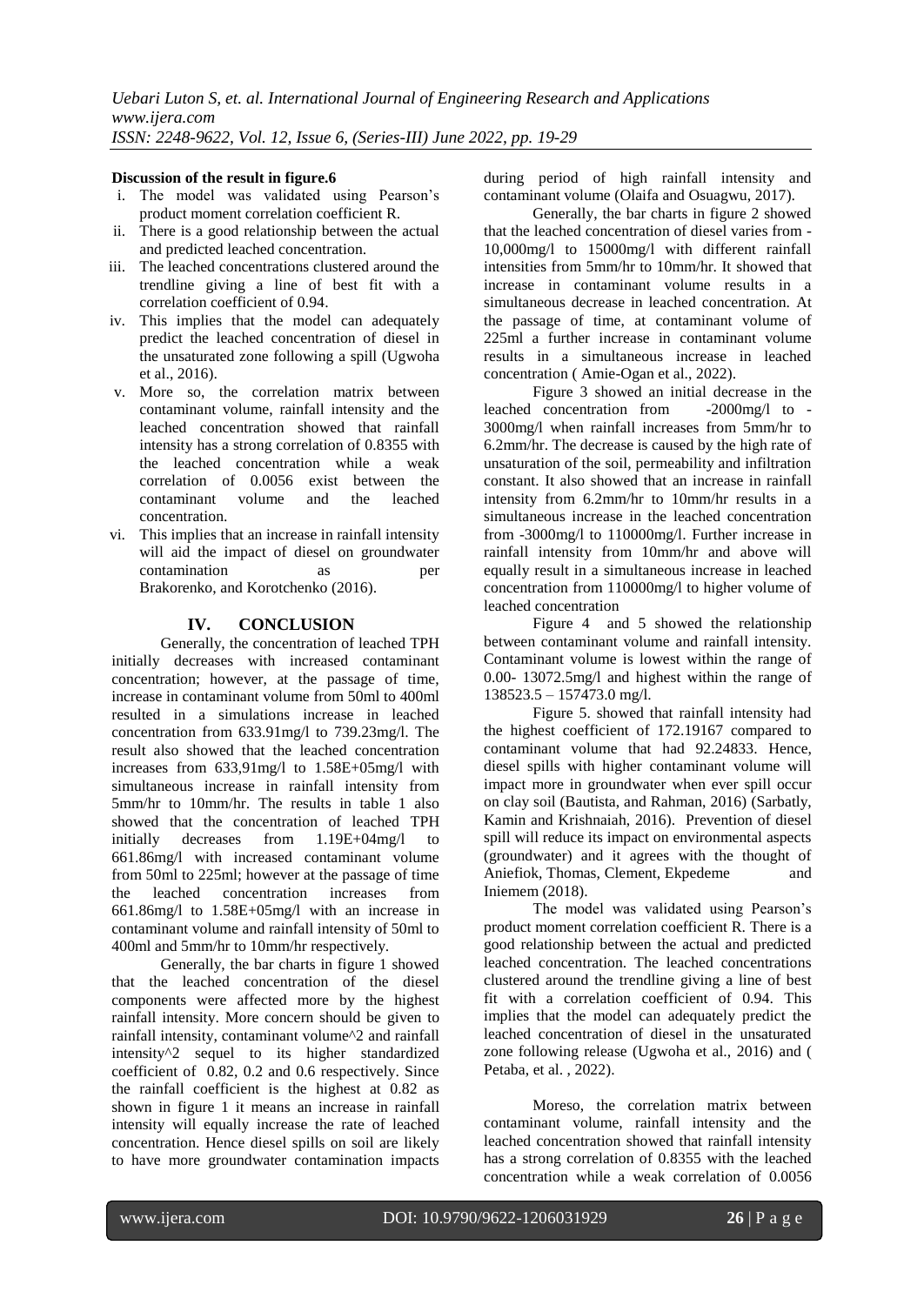exist between the contaminant volume and the leached concentration. This implies that an increase in rainfall intensity will aid the impact of diesel on<br>groundwater contamination as per contamination as per Brakorenko, and Korotchenko (2016) and ( Akpan, et al. , 2022)..

# **V. RECOMMENDATION**

The following are recommended.

Niger Delta Development Commission should financially support and encourage creative innovations like the fabricated rainfall simulator, lysometer and auger rig undisturbed soil collector since it is resourceful in simulating field experiments

Khana local government in alliance with national oil spill detection regulation agency (NOSDRA) should implement the developed diesel transportation concentration model as it will help to fulfill the requirements of ISO 14001:2015 standards.

# **VI. CONTRIBUTION TO KNOWLEDGE**

Most studies involving petroleum hydrocarbons describe the impact, fate and transport of diesel in soil and groundwater. This research developed a model to predict the transport and retention of diesel in silty clay soil that is common in Bori region of the Niger delta where most oil spill occurs. The best containment technique for cleanup of diesel contaminated soil in Ogoni land is obtainable.

Necessity is the mother of invention, this research resulted in adaptive creative innovations that include Innovations like the fabricated rainfall simulator, lysometer and auger rig undisturbed soil collector is useful in simulating field experiments. This research work encourages adaptive creative innovations and entrepreneurship development. This research work agrees with the implementation

of environmental management system as per clause 5, 6,7, 8,9 and 10 of ISO14001:2015.

## **REFERENCES**

- [1]. Akpan P. P., Bob D. M. A., Badom F. Z., Pepple M. S., Nwiyor P. S. and Ndam E. (2022).Influence of Varying Rainfall Intensities on Spilled Diesel Transport in Bori-Ogoni Soil, International Journal of Engineering Research and Applications (IJERA) , 12 (1),63-69, ISSN: 2248-9622 , [www.ijera.com](http://www.ijera.com/)
- [2]. Akpotor E.(2019) . Crude Oil Exploration and Exploitation In Niger Delta: A Christian Concern *International Journal of Innovative Development and Policy Studies* 7(2),38-49,

[http://seahipaj.org/journals-ci/june-](http://seahipaj.org/journals-ci/june-2019/IJIDPS/full/IJIDPS-J-5-2019.pdf)[2019/IJIDPS/full/IJIDPS-J-5-2019.pdf](http://seahipaj.org/journals-ci/june-2019/IJIDPS/full/IJIDPS-J-5-2019.pdf)

- [3]. Amie-Ogan T. G., Badom F. Z.,Gbinu K. S., Bob D. M. A., Gboraloo W. A., and Akpan P. P. (2022). Influence of Varying Contaminant Volume on Diesel Transport in Khana Soil, International Journal of Engineering Research and Applications (IJERA) , 12 (1), 56-62 , ISSN: 2248-9622 , www.ijera.com
- [4]. Amie-Ogan T. G., Petaba L. D., Leyira F. G., Nwikina B. B., Philip-Kpae F. O., and Akpan P. P. (2022). Diesel Spill Retention Modeling Of Niger Delta Soil", International Journal of Engineering Research and Applications (IJERA) , 12  $(1):50-55$ , ISSN: 2248-9622 [www.ijera.com.](http://www.ijera.com/)
- [5]. Aniefiok E. I. [,](http://pubs.sciepub.com/jephh/6/2/2/#Cor) Thomas A. H., Clement O. O., Ekpedeme R. A. and Iniemem J. I. (2018). Petroleum Hydrocarbons Contamination of Surface Water and Groundwater in The Niger Delta Region of Nigeria, *Journal of Environment Pollution and Human Health***.** 2018, 6(2), 51-61. DOI: 10.12691/jephh-6-2-2.
- [6]. Bartels A., Eckstein L., Waller N.,and Wiemann D. (2019). Post Colonialism and Ecology. In: Postcolonial Literatures in English. J.B. Metzler, Stuttgart [https://link.springer.com/chapter/10.1007/97](https://link.springer.com/chapter/10.1007/978-3-476-05598-9_11) [8-3-476-05598-9\\_11](https://link.springer.com/chapter/10.1007/978-3-476-05598-9_11)
- [7]. Bautista, H. and Rahman, K. M. (2016). Effects of Crude Oil Pollution in the Tropical Rainforest Biodiversity of Ecuadorian Amazon Region*. Journal of Biodiversity and Environmental Sciences.*8 (2), 249–254.
- [8]. Brakorenko N.N. and Korotchenko T.V. (2016). Impact of Petroleum Products on Soil Composition and Physical-Chemical Properties, [IOP Conference Series: Earth](http://iopscience.iop.org/journal/1755-1315)  [and Environmental Science,](http://iopscience.iop.org/journal/1755-1315) [33](http://iopscience.iop.org/volume/1755-1315/33) (1).
- [9]. Collins E. (2018). Oil Exploration in the Niger Delta: Its' Gains and Loss, IIARD International *Journal of Geography and Environmental Management*, 4(3),24-31 http:www.iiardpub.orgIIARD
- [10]. Diwu P., Liu T., You Z., GHou G., Qiao R., and Zhao L. (2018). Study on Pulse Characteristic of Produced Crude Composition in CO2 Flooding Pilot Test. Journal of Geofluids. Article ID 2968629, 5 pages

https://doi.org/10.1155/2018/2968629.

[11]. Dudek M., Kancir E., and Oye E. (2017). Influence of the Crude Oil and Water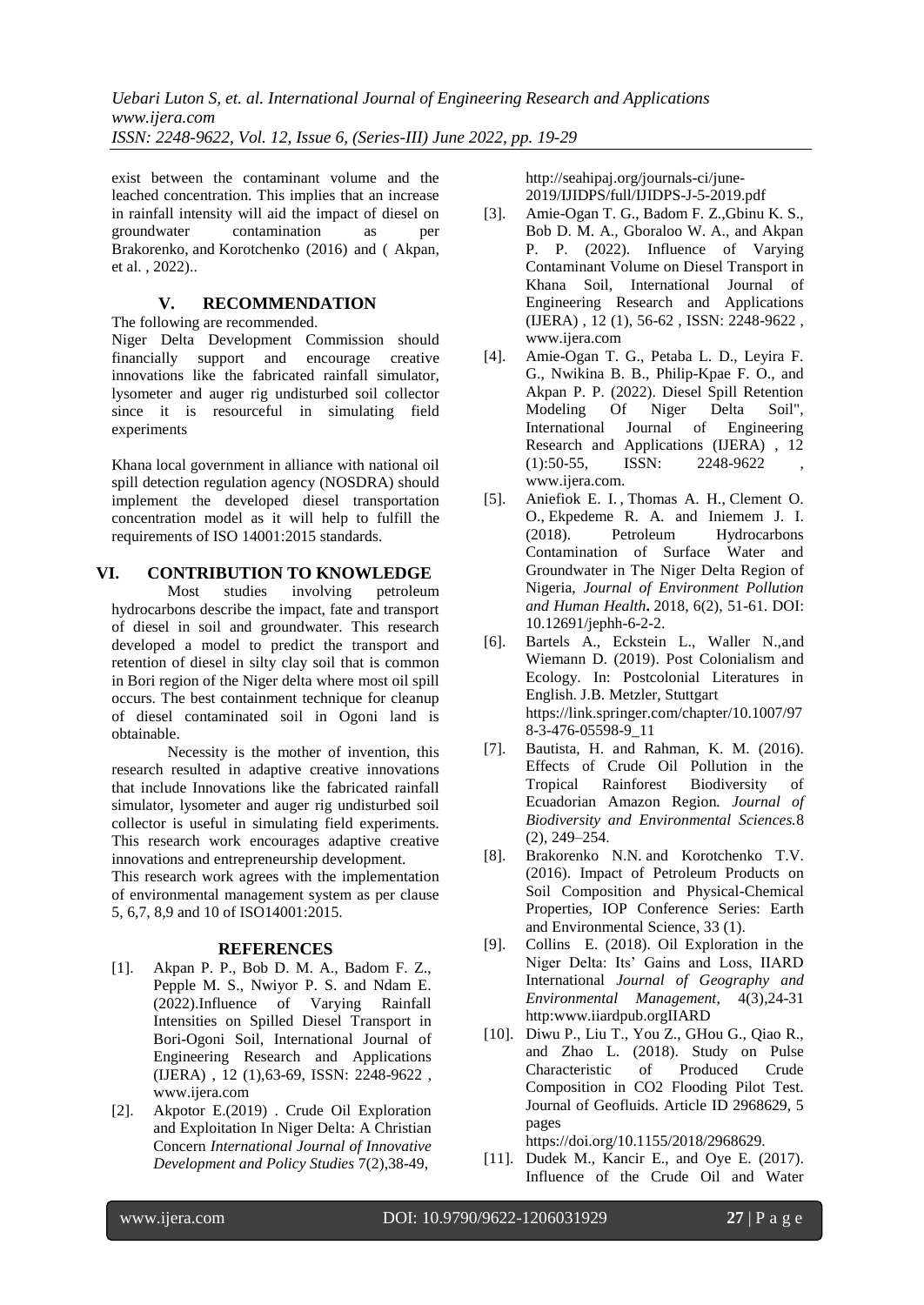Compositions on the Quality of Synthetic Produced Water,*Energy& Fuels 31* (4), 3708-3716.DOI: 10.1021/acs.energyfuels.6b03297.

[12]. Fentimana A., and Zabbey N. (2015). Environmental Degradation and Cultural Erosion in Ogoniland: A case Study of The Oil Spills in Bodo, Science Direct, 2(4),615- 624

https://doi.org/10.1016/j.exis.2015.05.008

- [13]. Kadafa, A. A.(2012). Environmental Impacts of Oil Exploration and Exploitation in the Niger, Global Journal of Science Frontier Research Environment and Earth Sciences,12 (3).
- [14]. Kola-Olusanya A. and Mekuleyi G. O.(2018). [The Eco-Economics of Crude Oil](https://www.sciencedirect.com/science/article/pii/B9780128093993000148)  [Exploration in Nigeria,](https://www.sciencedirect.com/science/article/pii/B9780128093993000148) [The Political](https://www.sciencedirect.com/science/book/9780128093993)  [Ecology of Oil and Gas Activities in the](https://www.sciencedirect.com/science/book/9780128093993)  [Nigerian Aquatic Ecosystem](https://www.sciencedirect.com/science/book/9780128093993)*,Science direct,*  .https://www.sciencedirect.com/topics/earthand-planetary-sciences/crude-oil.
- [15]. Olaifa, E. and Osuagwu, E. (2017). *Effects of Oil Spills on Fish Production in the Niger Delta of Nigeria.*In: CUCEN 2017, Covenant University, Ota. [http://eprints.covenantuniversity.edu.ng/id/e](http://eprints.covenantuniversity.edu.ng/id/eprint/10339) [print/10339.](http://eprints.covenantuniversity.edu.ng/id/eprint/10339)
- [16]. Oshienemen N.A., Amaratungaa D., and Richard P.H.(2018). Evaluation of the Impacts of Oil Spill Disaster on Communities and Its Influence on Restiveness in Niger Delta, Nigeria, Science Direct: Procedia Engineering, 212, 1054- 1061. [https://doi.org/10.1016/j.proeng.2018.01.13](https://doi.org/10.1016/j.proeng.2018.01.136)
- [17]. Pegg S. and Zabbey N. (2013). Oil and water: The Bodo Spills and The Destruction of Traditional Livelihood Structures in The Niger Delta, *Community Development Journal*, 48, (1), 391–405, <https://doi.org/10.1093/cdj/bst021> [https://academic.oup.com/cdj/article](https://academic.oup.com/cdj/article-abstract/48/3/391/310555)[abstract/48/3/391/310555](https://academic.oup.com/cdj/article-abstract/48/3/391/310555)
- [18]. Petaba L. D., Badom F. Z., Pepple M. S., Amie-Ogan, T. G. , Nwikina B. B., and Akpan P. P. (2022). Diesel Spill Transportation Modeling Of Niger Delta Soil, International Journal of Engineering Research and Applications (IJERA) , 12  $(1), 42-49,$  ISSN:  $2248-9622$ www.ijera.com
- [19]. Priyanka G., Bhatia M. S., Jaswinder K., and Rashmita S.(2015). Dependence on Petroleum Products, *Delhi Psychiatry Journal* 18(1), medind.nic.in/daa/t15/i1/daat15i1p221.pdf.
- [20]. Refugee Review Tribunal AUSTRALIA (2007). RRT Research Response Research Response,NGA32636 [https://www.refworld.org/pdfid/4b6fe2b5d.p](https://www.refworld.org/pdfid/4b6fe2b5d.pdf) [df](https://www.refworld.org/pdfid/4b6fe2b5d.pdf)
- [21]. Sarbatly R.; Kamin, Z. and Krishnaiah D. (2016). A Review Of Polymer Nanofibres By Electrospinning and Their Application in Oil-Water Separation For Cleaning Up Marine Oil Spills*. Marine Pollution Bulletin*.106, 8–16. [doi](https://en.wikipedia.org/wiki/Digital_object_identifier)[:10.1016/j.marpolbul.2016.03.037.](https://doi.org/10.1016/j.marpolbul.2016.03.037)
- [22]. Ugwoha E, Nwankwo C and Okoronkwo C. (2016). Effect of Soil Type on the Fate of Kerosene Compounds in the Presence of Water and Ethanol. J Environ Stud. 2(1), 8.
- [23]. Ukaji D. and Solomon L. (2014).The Effectiveness of Oral Rehydration Therapy in the Treatment of Diarrhea in Children Who Attend Primary Health Care Clinic in Bori, Rivers State, Nigeria. *Advanced Journal of Medical Reports and Reviews,* 2(001), 001-007. [https://www.researchgate.net/publication/31](https://www.researchgate.net/publication/311799866)

[1799866](https://www.researchgate.net/publication/311799866)

- [24]. UNEP (2011). UNEP Ogoniland Oil Assessment Reveals Reveals Extent of Environmental Contamination and Threat To Human Lives. https://www.unenvironment.org/news-andstories/story/unep-ogoniland-oil-assessmentreveals-extent-environmental-contamination
- [25]. Yakubu O.H. (2017). Addressing Environmental Health Problems in Ogoni land through Implementation of United Nations Environment Program Recommendations: Environmental Management Strategies, *Journal of Environments* 4 (28), 1-99 [https://www.mdpi.com/2076-](https://www.mdpi.com/2076-3298/4/2/28/pdf) [3298/4/2/28/pdf](https://www.mdpi.com/2076-3298/4/2/28/pdf)
- [\[27\].](https://www.mdpi.com/2076-3298/4/2/28/pdf) [Yang](https://www.mdpi.com/2076-3298/4/2/28/pdf) M., [Yang](https://www.researchgate.net/profile/Yuesuo_Yang) Y., [Du](https://www.researchgate.net/profile/Xinqiang_Du) X. and [Lei](https://www.researchgate.net/scientific-contributions/2068225539_Y_Lei) Y (2018). Fate and Transport of Petroleum Hydrocarbons in Vadose Zone: Compoundspecific Natural Attenuation. [Water Air and](https://www.researchgate.net/journal/0049-6979_Water_Air_and_Soil_Pollution)  [Soil Pollution,](https://www.researchgate.net/journal/0049-6979_Water_Air_and_Soil_Pollution) 224(3), doi: 10.1007/s11270- 013-1439-y.

[6](https://doi.org/10.1016/j.proeng.2018.01.136)